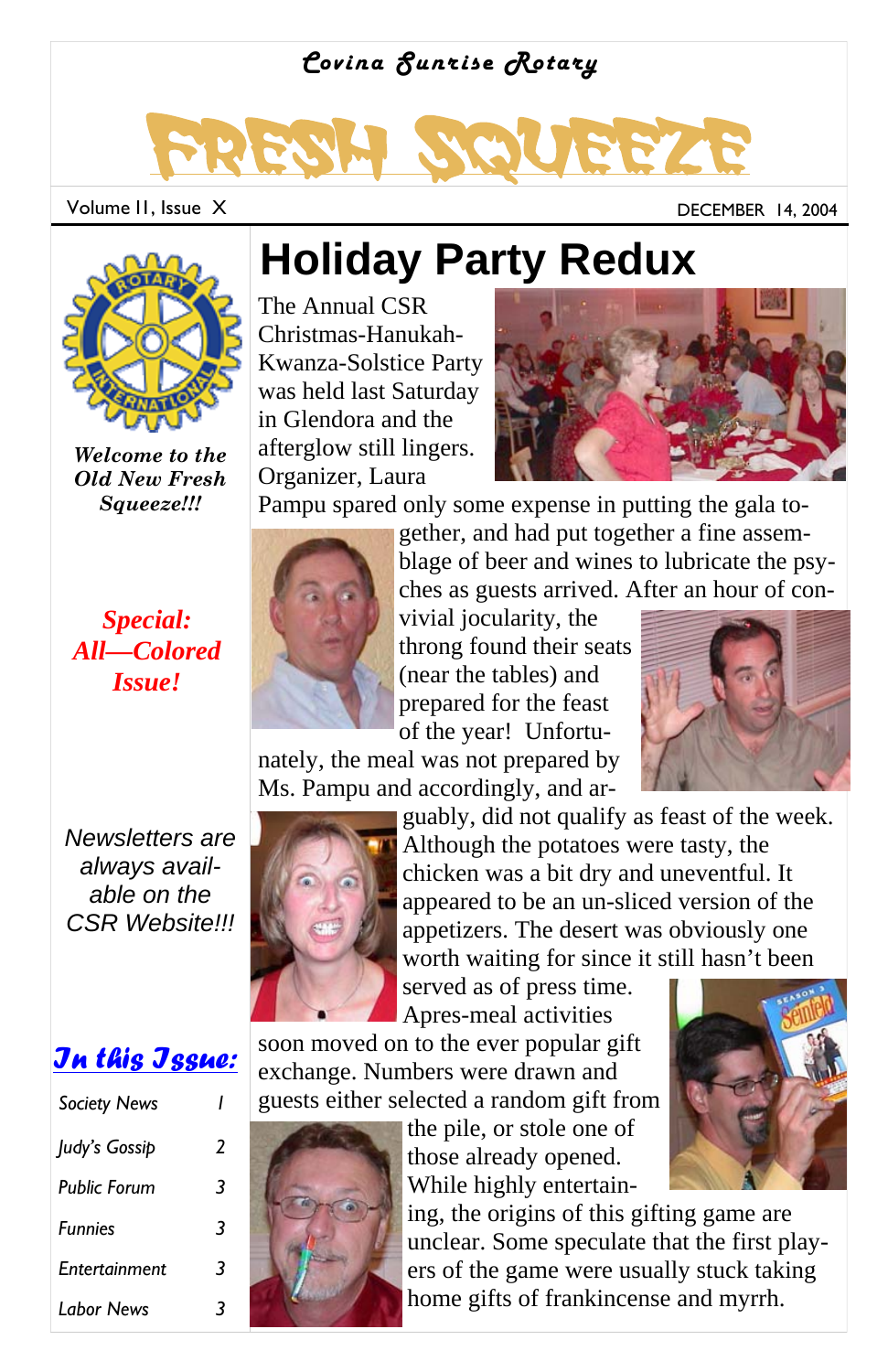## **The President's Gossip Page**

Well Christmas will soon be here; are you ready? I know there does not seem to be enough hours in the day this time of the year. But I do love getting together with friends and family, and the warm feeling in the air. I must confess this is my favorite time of the year. Well, we have finished another year of "Operation Santa Clothes", and we can be proud of what we have done



for the children in our area. I personally find it very rewarding to be at K-Mart and help with the children. When they come out in their new outfit, and new shoes they are standing a little taller, and grinning from ear to ear when we tell them how great they look. A BIG thanks to all the volunteers that give their time to make this program work. I don't dare try to list names, because I would surly leave someone out, but you know who you are, and so do the children! We had a great Christmas dinner on Saturday, a big Thanks to Laura Pampu for making the arrangements. The gift exchange was fun, but I did lose count on how many times John Espinoza went back up to the table! Do you think we were picking on a new member by stealing his gifts, or did he just know how to pick em! Here are a few Christmas jokes: (If I put them in print, you can't boo me!:)

- --Why does Scrooge love Rudolph?
	- Because every buck is dear to him.
- --What do you get when you cross an archer with a gift-wrapper? Ribbon hood.
- --Why is Christmas just like a day at the office? You do all the work and the guy with the suit gets all the credit.

That's the best I can do, there are children present! — Merry Christmas, Judy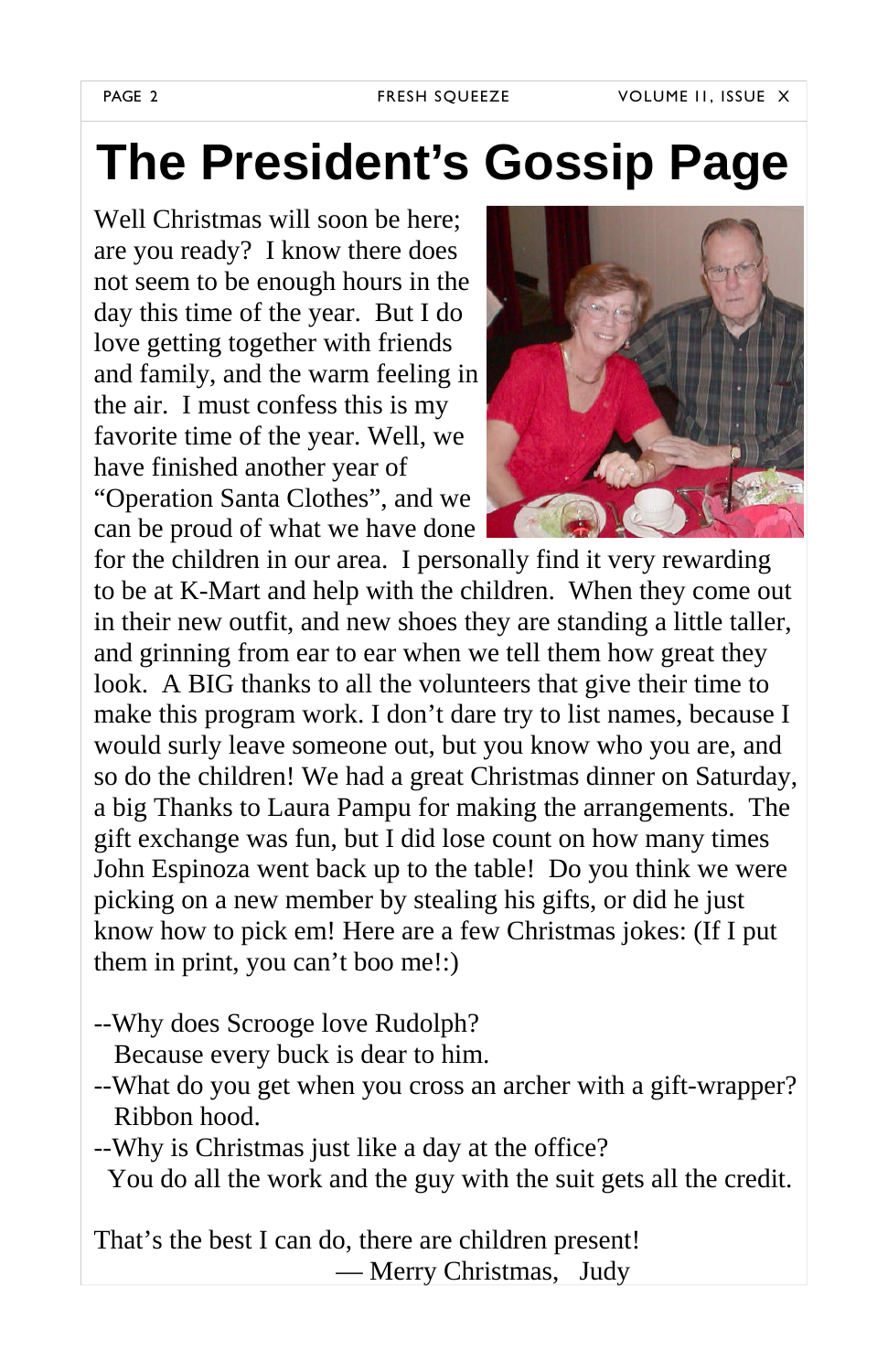## **Today's Program:**

As is tradition, today will be our Annual Holiday Breakfast meeting and there probably are a bunch of kids (and spouses) on board. We'll be enter-



tained by members of the Covina High School Choir and later by some big guy that never goes to Men's Wearhouse.

### **Clean Joke of the Week**

A Swiss man, looking for directions, pulls up at a bus stop where two Americans are waiting.

"Entschuldigung, koennen Sie Deutsch sprechen?" he asks.

The two Americans just stare at him.

"Excusez-moi, parlez vous Francais?" he tries.

The two continue to stare.

"Parlare Italiano?" No response.

"Hablan ustedes Espanol?" Still nothing.

The Swiss guy drives off, extremely disgusted. The first American turns to the second and says, "Y'know, maybe we should learn a foreign language." "Why?" says the other. "That guy knew four languages and it didn't do him any good."

## **"Jerry's Jeopardy" Investigated**

Jerry Gaynor, host and namesake of the ever popular game, has arbitrarily and surreptitiously changed the rules of that didactic diversion. Recently, winning players were shocked, bemused and stupefied that no funds were allocated for prizes in the game. Instead of reveling in well earned lucre, they were just asked to sit down. Suspiciously, Jerry has been wearing new suits lately.



| <b>Month</b> | <b>Programs</b> | <b>Setup</b> | <b>Raffle</b> |
|--------------|-----------------|--------------|---------------|
| December     | Metz            | Marino       | Espinoza      |
| January '05  | Jackson         | Roman        | <b>Boline</b> |